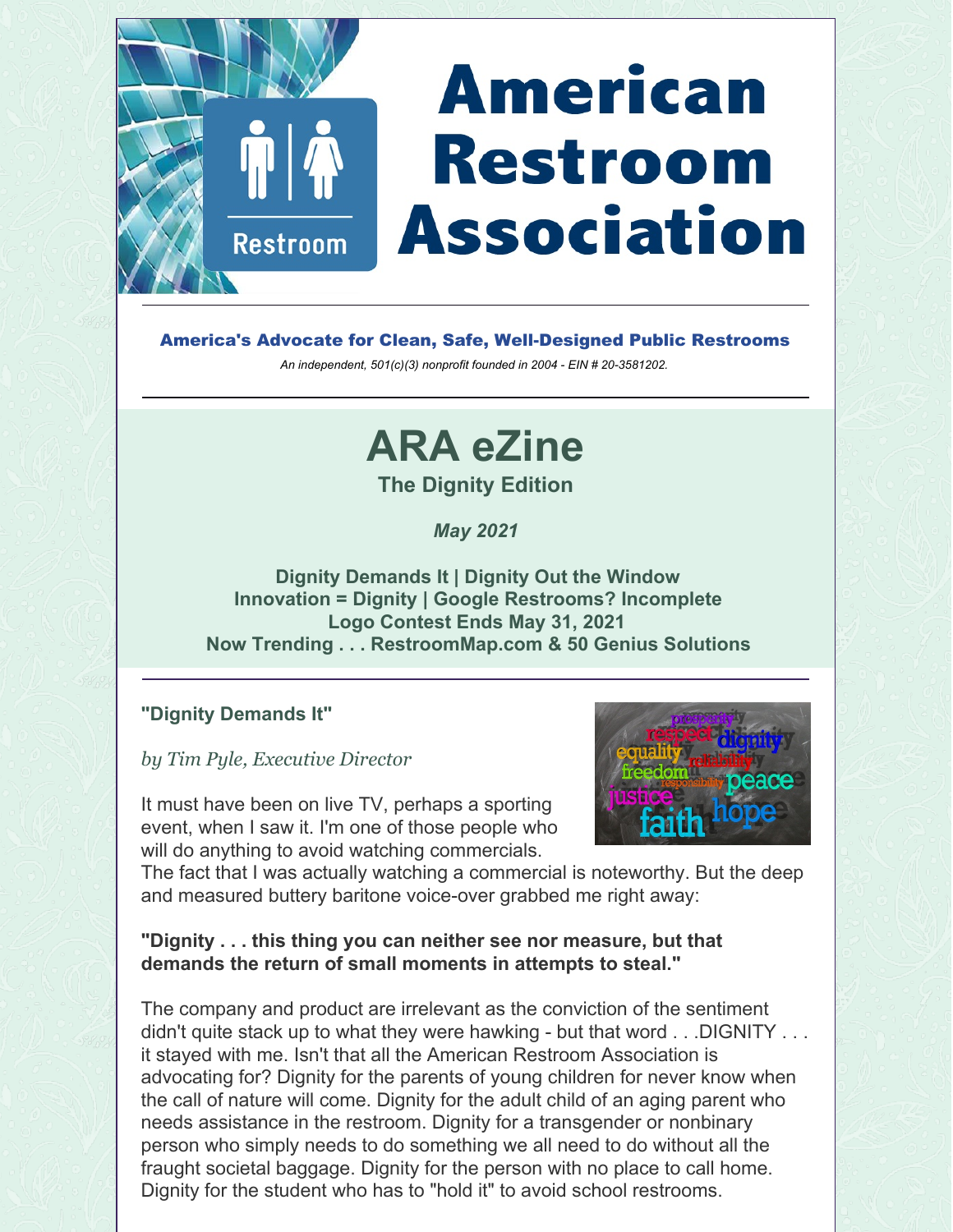Each time someone is humiliated due to a restroom situation is a theft of that person's dignity. We demand that back.

The commercial ends with a wonderfully simple and powerful message - it's the reason the ARA exists for the American people - because **"Dignity Demands It."** Join us in our quest.

*(Click the word cloud graphic to see the entire commercial for Abbott Laboratories.)*

#### **Dignity Literally Goes Out the Window**

Why re-write when it's best straight from James Vincent at theverge.com?:

*'When replying to a tweet from Rep. Mark Pocan (D-*

*WI) complaining about the company's union-busting tactics and the fact that some of its workers are forced to "urinate in water bottles," Amazon's of icial Twitter account responded: "You don't really believe the peeing in bottles thing, do you? If that were true, nobody would work for us."*

*'"But people do believe these stories and for a very simple reason: there are numerous accounts of it happening, documented by employees and journalists around the world."' Click to read [more.](https://www.theverge.com/2021/3/25/22350337/amazon-peeing-in-bottles-workers-exploitation-twitter-response-evidence)*

#### **Innovation = Dignity and Less Worry!**

Innovation and a web of solutions is what it will take to solve America's 'Potty Problem.' One such innovator adding to that web is [Throne](https://www.thronelabs.co/about-1) Labs. They have a vision where no one need worry about where they'll find relief each time they leave home. Their solution is a network of completely self-contained, off-grid bathrooms accessible through a phone app. Last restroom visitor reported a – ahem - 'subpar' location? That Throne is taken immediately out of service and a



amazo

cleaning crew dispatched. Exterior security is remotely monitored. Hopefully, due to its standalone nature, Throne can cut through the local governmental red tape that gets in the way of making restrooms accessible. Throne is currently only available through limited partnerships to users in the Washington, DC area, but is looking forward to coming to your city soon. Best of luck, Throne!



#### **Looking for a Restroom? Google Results Incomplete**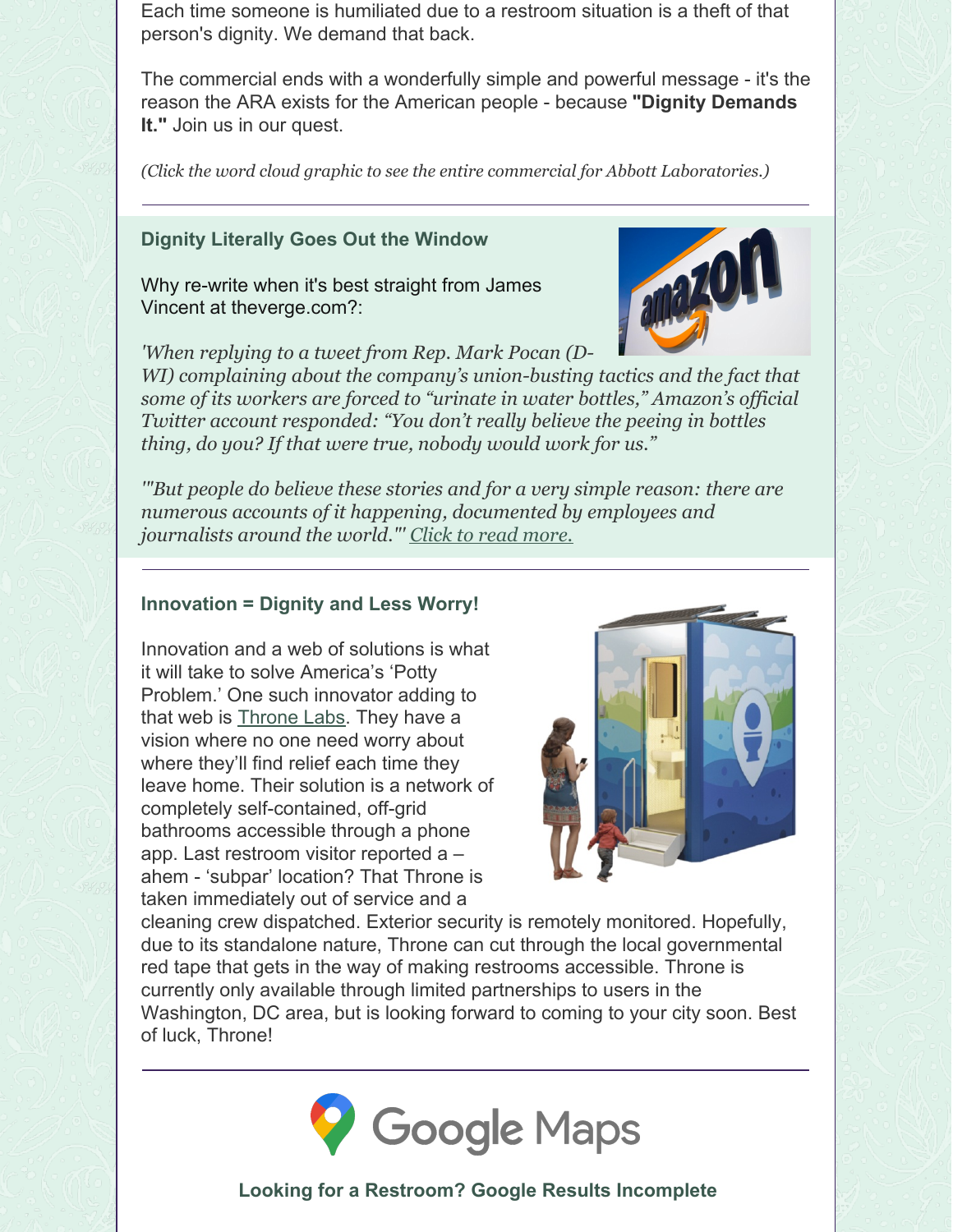*ARA Exec Tim Pyle's letter to the Google Maps Team - May 10, 2021*

#### Hey Google!

Well, at least that's what I say to my Google Home several times a day. And since I'm looking for an answer about Google Maps Development, I'll lead with that.

When I'm navigating out and about with Google Maps, I'm happy to crowdsource answers for you when you ask me, "Do you know . . .?" It's a great feature. The American Restroom Association encourages you to take it one step farther: Why not ask about the status of restroom availability and type? Men/Women, single-occupant, family/caregiver? Everyone who uses a restroom would find this information very valuable.

The US is not only lacking in clean, safe, and well-designed public restrooms, it is lacking in information about what restrooms do exist. Australia and the UK have made concerted efforts to fill these gaps with various government sponsored tools. In the US, we have no coordination. Those attempts by entrepreneurs at "toilet" apps here are lacking in coverage, details, and recency.

This is where Google Maps comes in. Our office receives several contacts a month asking where family/caregiver restrooms are as people travel with young children, elderly parents, or people of the opposite sex that they may care for. People with challenges like incontinence, Crohn's, Colitis, and IBS are desperate to have a quick way to identify the closest "conveniences."

The ARA stands ready to assist Google in "doing the right thing" to make this information available. Postcovid, this service is even more needed. Please let us know if you would like to avail yourselves of our resources in this effort. We'd be proud to help.

If you'd like to send your own version of this encouragement to Google. Here's the address. Let's pile it on!

**Google ATTN: Google Maps Team 1600 Amphitheatre Parkway Mountain View, CA 94043**

#### **Logo Contest Ends May 31st - Submit Today!**

While working through our website refresh (see above) several members of the ARA Board of

Your Logo Here

Directors independently noted, "Wow, given all we stand for today, our logo seems to be in direct opposition to where public accommodations are headed. Does our traditional 'man | woman' logo represent that?" Therefore, we've opened up a small crowdsourcing contest for new logo ideas. The payoff? A cool \$100. (Ok, it's not a mint, but hey we're a nonprofit!) What else can motivate you? The accolades that come with a win, of course. A couple of key considerations.

- Please don't submit copyrighted material; it won't survive our review anyway.
- The design should clearly elicit the idea of public restrooms rather than the residential environment.
- It should be flexible enough to work with other elements that might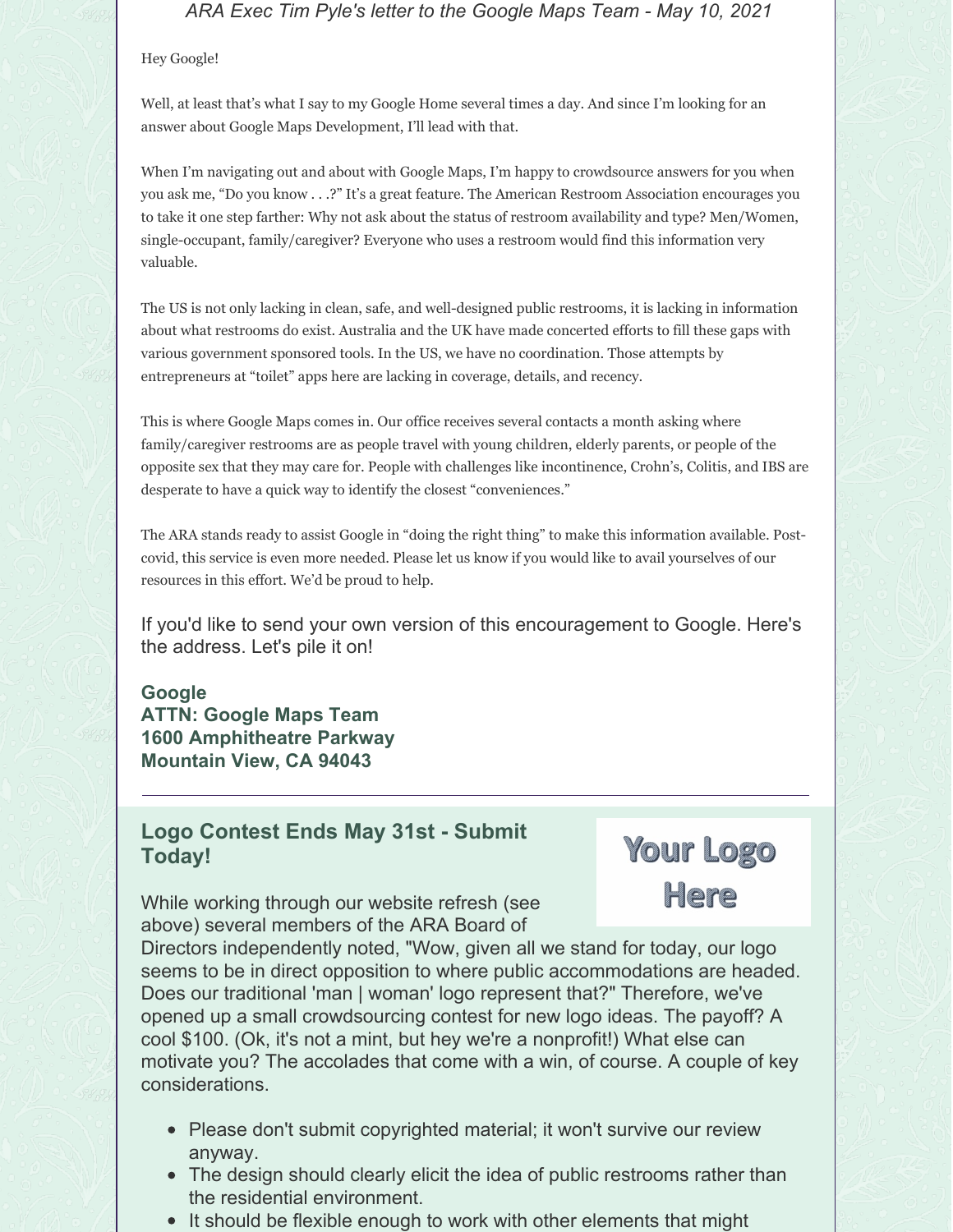represent parks, stadiums, cities, schools, regulations/codes, or our other advocacy areas.

Colors should be within or complementary to our current color palate.

Lastly, there is no money in the budget for design, so vendors offering their services need not apply! Email submissions to media@americanrestroom.org. The extended deadline ends May 31, 2021. Good luck.



## **Now Trending:**

*Fresh stuff from the web and interesting items from the ARA Inbox.*

#### **Until Google Maps . . . RestroomMap.com**

Check out the Missouri Disability Empowerment Foundation's Accessible Restroom Map. It's a fantastic effort to increase dignity and meet the needs of users looking specifically for unisex or singleoccupancy, family restrooms.

"One thing this map can't do is build fully accessible restrooms. We hope more businesses and public facilities will create inclusive communities through restroom accessibility. " Well said!

**"50 Genius Restroom Solutions To Problems That Often Seem Unavoidable" BoredPanda.com**

Are you bored and looking for some interesting "click bait" to pass the time? Check out this long list of restroom solutions compiled by BoredPanda.com. The ARA's Executive Director, Tim Pyle, was interviewed to provide context to the pictorial content. Thanks to authors Inga Korolkovaite and Jonas Grinevičius for the exposure. Click the graphic and then scroll away the minutes!



Also, check out their [useful](https://www.moempowerfoundation.com/advocate-for-restroom) guide on how to begin advocating for restroom improvements.